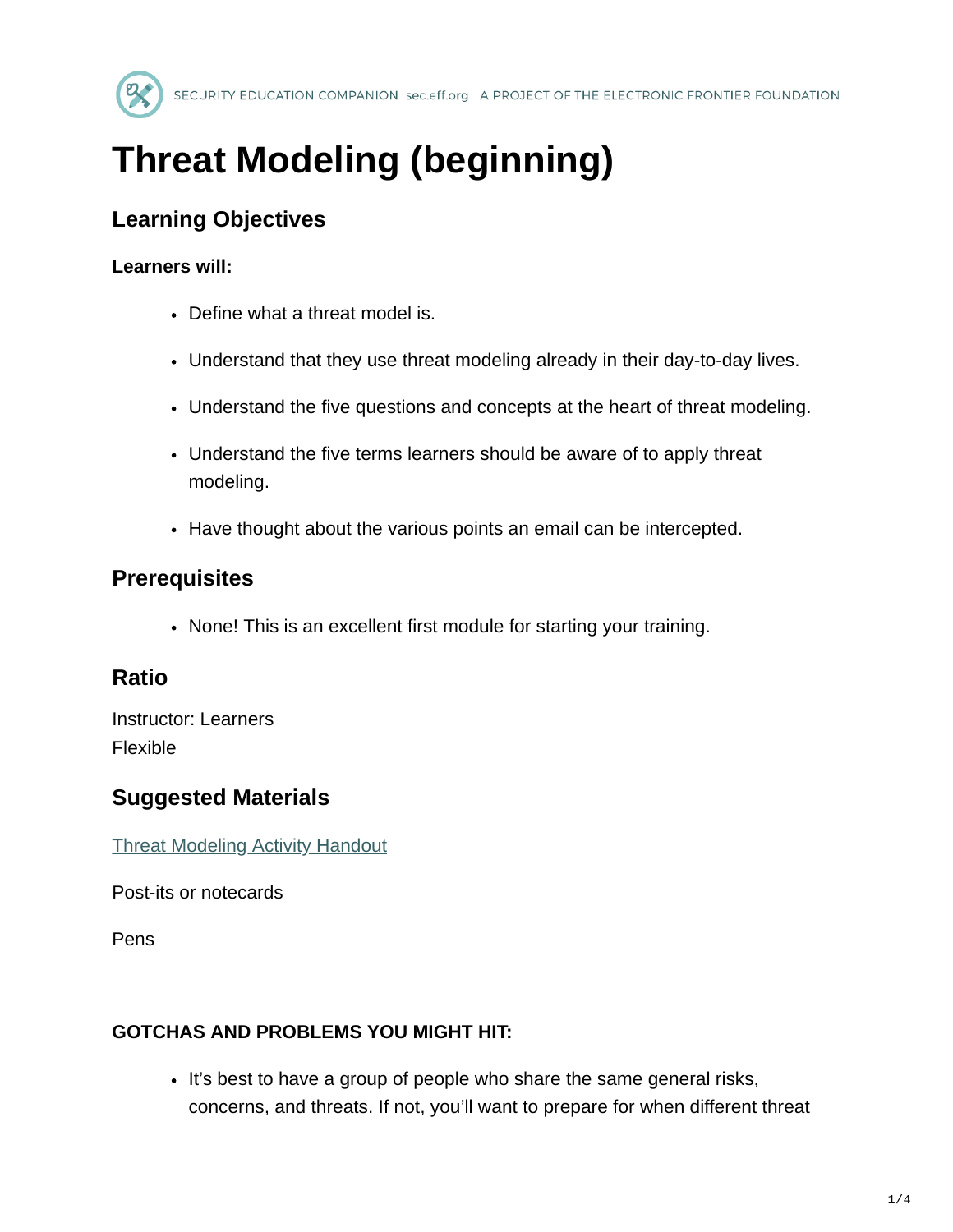models are in the same room.

- People might be intimidated by the term "threat model" and associate it with military terms. (Actually, it historically comes from [software development](https://en.wikipedia.org/wiki/Threat_model#Evolution_of_IT-Based_Threat_Modeling)!) Some trainers prefer to call this activity "assessing your risks" for this reason.
- People might feel overwhelmed as they consider the five threat modeling questions.

# **Recommended Reading**

[Assessing Your Risks](https://ssd.eff.org/en/module/assessing-your-risks)

# **Lesson Content**

#### **WARMUPS**

Ask learners, "What are the things you think about when…"

- You are driving your car somewhere and deciding where to park it?
- You are choosing locks or security systems for your apartment or house?
- You are deciding on a route to walk or bike somewhere?

The takeaway is that *everyone in the audience already does threat modeling in their everyday life.* The task during this module is to apply that kind of thinking to your digital security and privacy.

Alternatively, you can try this activity, inspired by Lucy Parsons Labs' training approach: Give each participant something to write on (sticky notes work well) and a pen to write with. Ask them to write down the things they are most concerned about when they think about their digital privacy and security. Questions to start them off could include:

- What made you want to come to this workshop today?
- What questions do you want answered?

Depending on the setting, you can go around the group and have participants share one or two things they wrote down, or collect the sticky notes and review them yourself.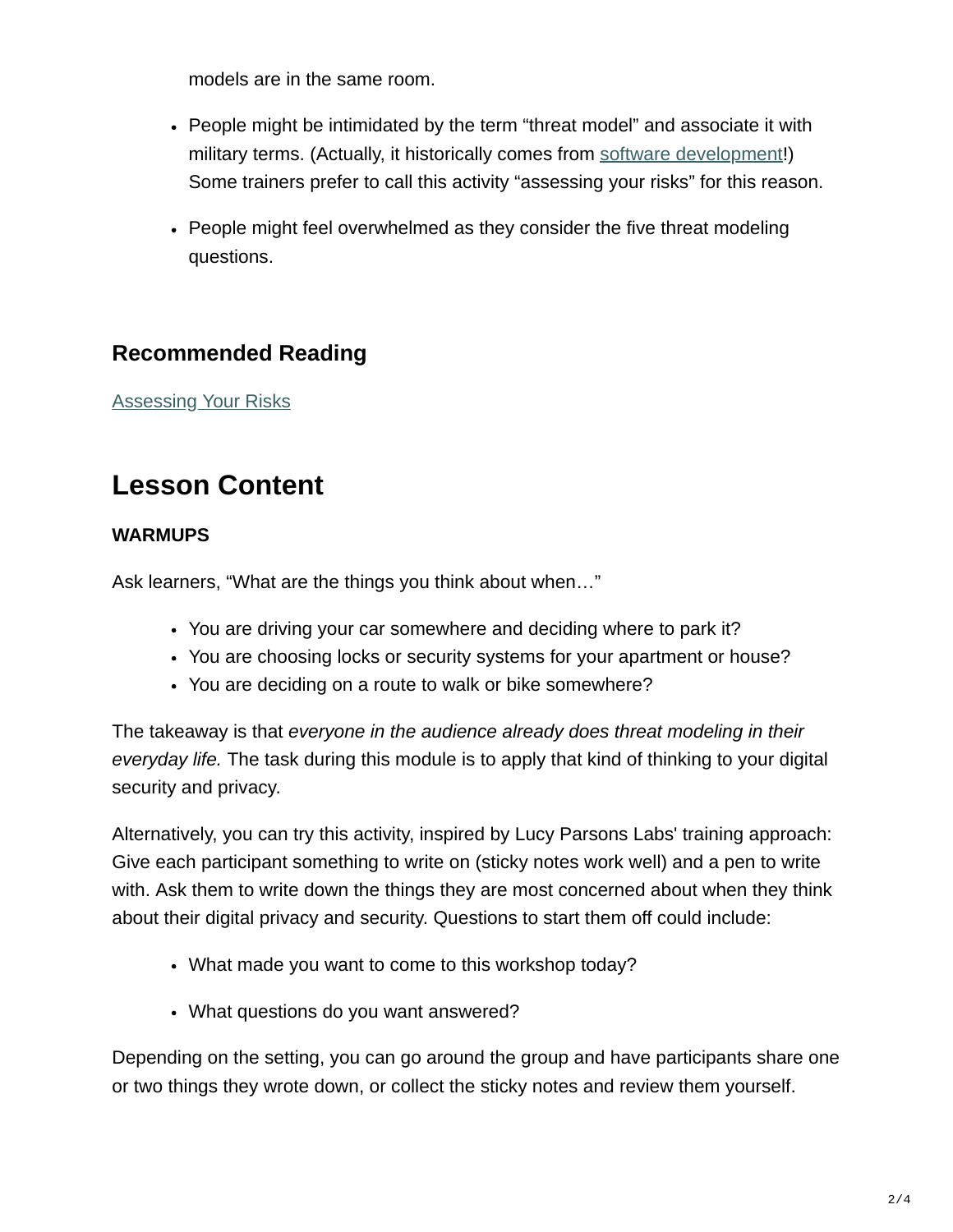#### **KNOWLEDGE SHARE**

Start with presenting the five questions:

- What do I want to protect?
- Who do I want to protect it from?
- How bad are the consequences if I fail?
- How likely is it that I will need to protect it?
- How much trouble am I willing to go through to try to prevent potential consequences?

Go through each of the questions one at a time, with pauses to define the terms learners will need to be familiar with to answer each of the questions.

- What do I want to protect? These are **assets**.
- Who do I want to protect it from? These are **adversaries**.
- How bad are the consequences if I fail? These are potential **threats**.
- How likely is it that I will need to protect it? This depends on your adversary's **capabilities**.

For each of these four questions, encourage learners to name examples of the bolded terms. For example, what are some assets that you have? Who are some adversaries you can imagine? And so on for each of the questions and terms.

• How much trouble am I willing to go through to try to prevent potential consequences? This is your appetite for **risk**.

Now take a step back to talk about why, even though each of these seem like very straightforward concepts, they are actually very complicated, especially when it comes to digital security.

- When you threat model about, for example, where you want to park your car, you are dealing with known variables, places, and things.
- In the digital space, there's more uncertainty. It's harder to know exactly where different pieces of information are, or exactly what different adversaries are